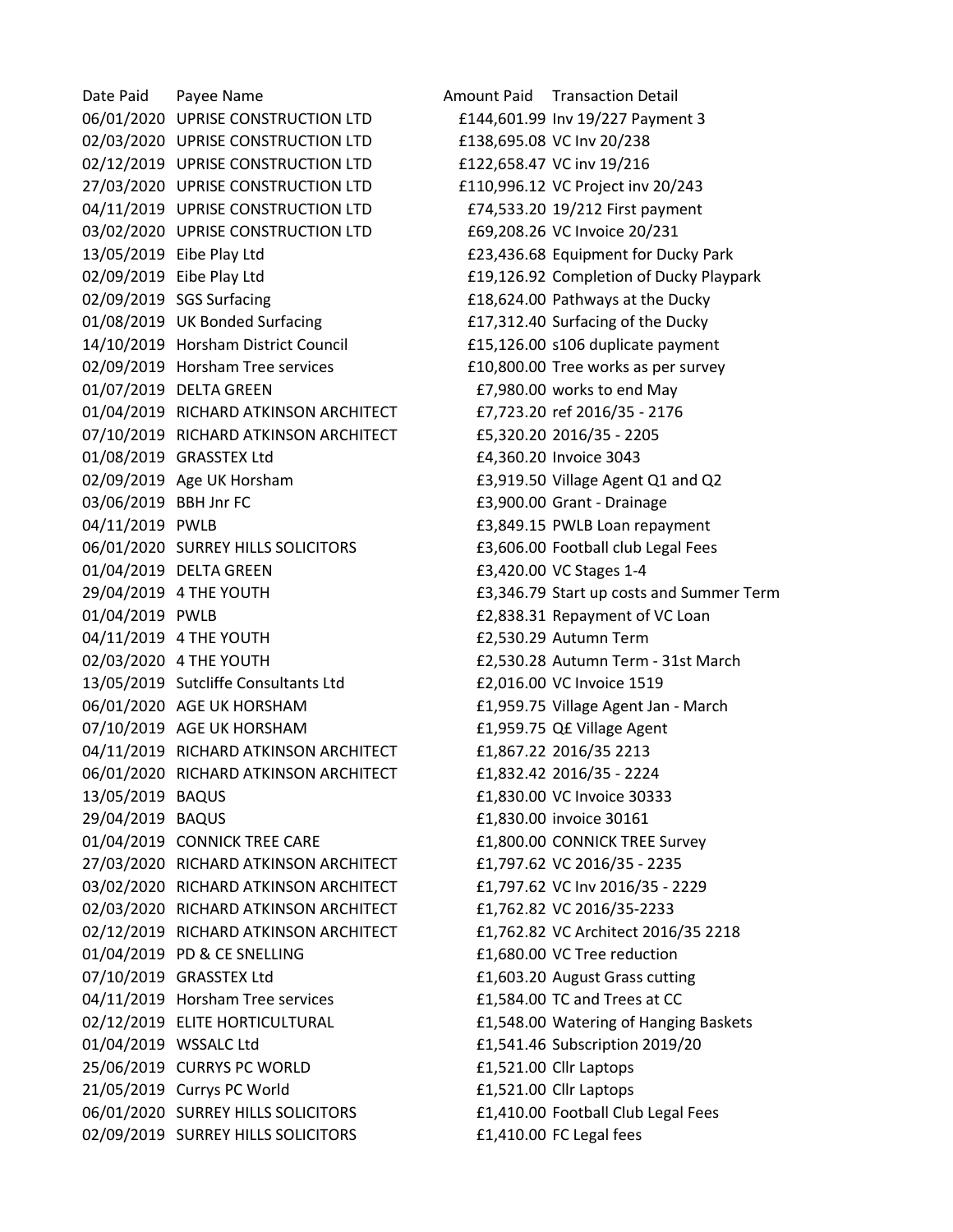07/10/2019 ZURICH MUNICIPAL E1,359.44 Insurance 06/01/2020 EYELEVEL DESIGN £1,340.40 Winter Newsletter 01/04/2019 BBH MAGAZINE **E1,311.00** Grant payment 01/07/2019 EYELEVEL DESIGN £1,298.40 Summer Newsletter 02/12/2019 West Sussex LGPS **E1,279.46 Pension contributions** 07/10/2019 GRASSTEX Ltd **E1,268.40** September Grass cutting 01/07/2019 BAQUS **£1,200.00 VC Inv 30505**  $02/09/2019$  GRASSTEX Ltd  $f1,177.20$  July grass cutting 01/08/2019 Medway Galvanising Company £1,103.40 Gate for the Ducky 27/03/2020 BAQUS £1,080.00 VC Baqus 32414 02/03/2020 BAQUS £1,080.00 VC inv 32214 03/02/2020 BAQUS **2006 1207 12080.00 E1.080.00** VC 32063 06/01/2020 BAQUS £1,080.00 31901 QS Services 02/12/2019 BAQUS 6.1,080.00 Inv 31704 04/11/2019 BAQUS 6 1.080.00 QS Services 31493 01/07/2019 BEL SIGNS **ELECTE ELECTE ELECTE ELECTE ELECTE ELECTE ELECTE ELECTE ELECTE ELECTE ELECTE ELECTE ELECTE** 01/07/2019 AMBEROL **2008 E988.80 Bins for Ducky** 02/12/2019 Moore Stephens **1960.00 ESS** 6960.00 External Audit 03/02/2020 Sutcliffe Consultants Ltd **E931.00 VC Inv 1591** 02/12/2019 AMBEROL £925.80 Benches x3 03/06/2019 VISION ICT £900.00 Website Upgrade 01/08/2019 UK Bonded Surfacing **E882.00** Surfacing of the Ducky 02/09/2019 DM Services **1988** 2010 12:300 Ducky gate fitting 07/10/2019 Sutcliffe Consultants Ltd E864.00 inv 1560 04/11/2019 Horsham District Council £840.00 Building Control VC 02/03/2020 BBH MAGAZINE £816.50 Grant 06/01/2020 GRASSTEX Ltd £792.00 Weed Removal and one cut 02/09/2019 VISION ICT **E750.00** Website upgrade 07/10/2019 Silvester Engineering Ltd **E716.40 Repairs to tyre swing** 02/12/2019 HMRC £693.67 PAYE and NI 07/10/2019 SURREY HILLS SOLICITORS 60000 E690.00 VC Agreement 03/02/2020 West Sussex LGPS **EG63.41 Pension** 06/01/2020 West Sussex LGPS **E**663.41 Pension contributions 02/12/2019 DELTA GREEN  $60.00 \text{ Inv } 1911-28$ 29/04/2019 SURREY HILLS SOLICITORS **120000 FC Fees 2065** 02/03/2020 SURREY HILLS SOLICITORS **E630.00 PC Office Building inv3161** 01/08/2019 BAQUS **E630.00 VC 30742** 01/08/2019 SURREY HILLS SOLICITORS 600.00 FC Legal Fees 27/03/2020 West Sussex LGPS £586.29 Pension contributions 04/11/2019 GRASSTEX Ltd £579.00 Invoice 3235 02/03/2020 West Sussex LGPS **E576.32 Pension Feb** 01/07/2019 BARNSFOLD NURSERIES **E574.20 Hanging Baskets** 01/08/2019 HMRC £507.57 PAYE and NI 02/09/2019 UK Bonded Surfacing **E504.00** Fence line strip 04/11/2019 HMRC £489.91 PAYE and NI 01/07/2019 The Beach Clean Network Ltd **E480.00 Litter pick stand** 04/11/2019 VISION ICT £474.00 Website hosting and sup 2020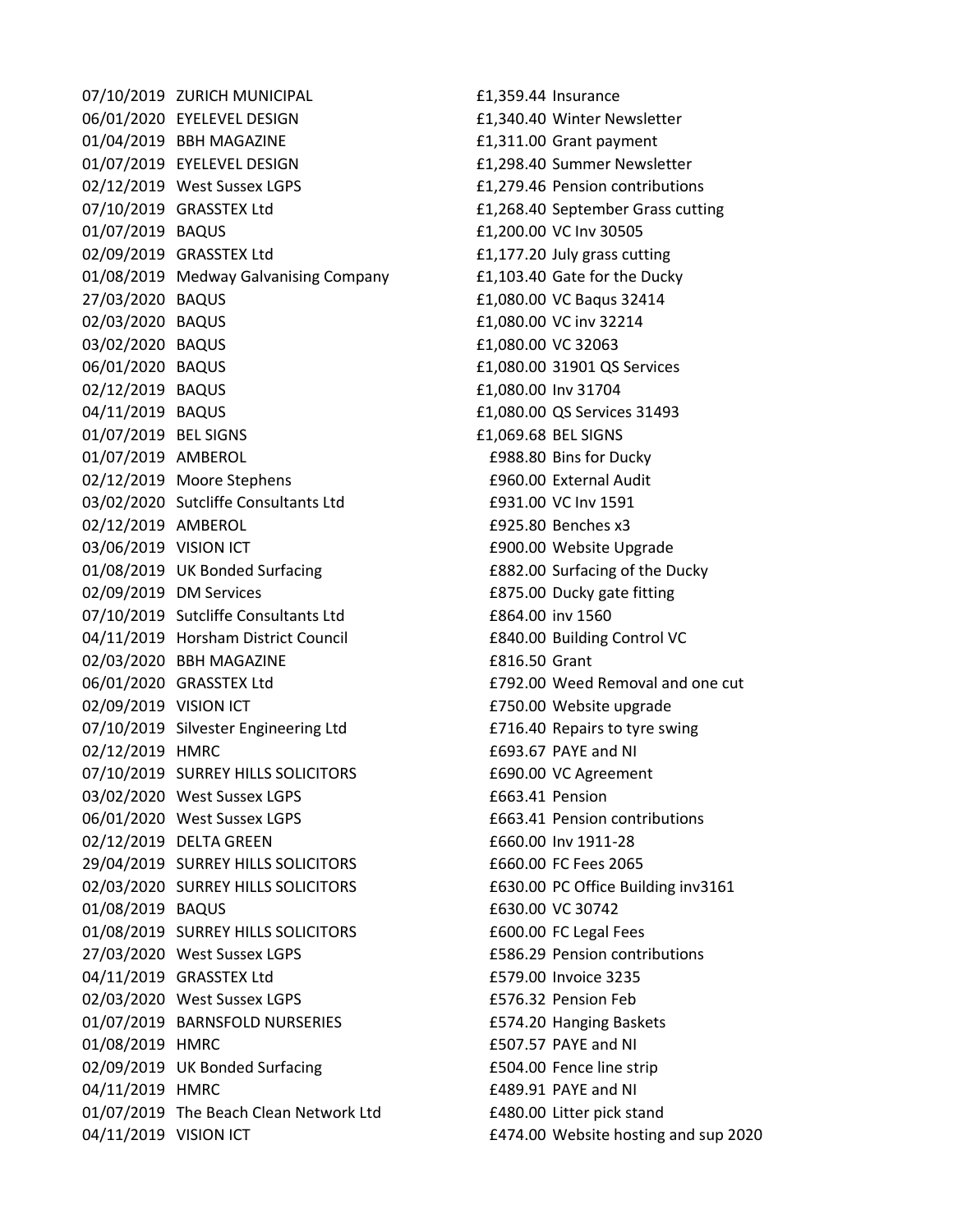01/08/2019 West Sussex LGPS **E470.02 Pension** 01/07/2019 West Sussex LGPS **E439.11 Pension** 01/07/2019 HMRC £428.99 PAYE and NI 01/07/2019 CSW Online Shop Ltd £428.52 Bushnell Radar Traffic Monitor 07/10/2019 GDPR info **E420.00** Annual renewal 02/09/2019 Horsham Tree services **E420.00** Emergency works at CC 04/11/2019 West Sussex LGPS **E415.07 Pension** 01/04/2019 West Sussex LGPS **EXAM** E413.97 March Pension 29/04/2019 West Sussex LGPS £413.11 Pension 07/10/2019 West Sussex LGPS **E405.92 Pension** 03/02/2020 HMRC £405.65 PAYE and NI 06/01/2020 HMRC £405.65 PAYE and NI 03/06/2019 West Sussex LGPS **E400.19 May Pension** 02/03/2020 Elements Tree Surgery £400.00 Install of benches 02/09/2019 West Sussex LGPS **E394.47 Pension** 01/04/2019 HMRC £393.31 March PAYE and NI 29/04/2019 HMRC £378.16 PAYE and NI 02/09/2019 HMRC £373.54 PAYE and NI 07/10/2019 HMRC £366.62 PAYE and NI 02/09/2019 THE PLAY INSPECTION COMPANY £360.00 Ducky Install Inspection 01/04/2019 SURREY HILLS SOLICITORS £360.00 FC Invoice ref 1937 03/06/2019 HMRC £357.25 PAYE and NI 03/06/2019 DM Services **1986** 2010 1255.00 Duck Post repairs 01/04/2019 Mr David Bridges £343.85 CW Hedge Planting 07/10/2019 Royal Mail £342.00 PO Box Address 01/07/2019 SSALC Ltd **E336.00 Cllr Briefing sessions** 01/04/2019 Hags £336.00 Swing replacement 02/09/2019 THE PLAY INSPECTION COMPANY £333.00 Annual Playground Inspections 03/02/2020 SSALC Ltd **E320.00 CILCA Support Programme** 07/10/2019 Mr Terry Oliver **E320.00** Chairman's allowance 01/04/2019 Online Playgrounds £304.56 Swing seat replacements 04/11/2019 The Royal British Legion **E300.00** Poppies 01/04/2019 AMBEROL **£268.20 Bin** 02/09/2019 St Johns Community Hall £256.00 Hall hire June July 02/03/2020 SLCC 6254.00 Membership 01/07/2019 M and D Services £252.56 Newsletter Delivery 06/01/2020 M and D Services £251.68 Winter Newsletter distribution 27/03/2020 HMRC £243.64 PAYE and NI 07/10/2019 LLOYDS BANK £241.98 Credit Card September 07/10/2019 LLOYDS BANK **E241.98** Credit card payment refused 07/10/2019 LLOYDS BANK **E241.98** credit card payment 13/05/2019 Horsham Tree services £240.00 Cricket pitch tree 06/01/2020 Horsham District Council <br>
E228.00 Play areas cleaning 04/11/2019 BEL SIGNS **EXAMPLE 228.00 Ducky gate sign** 02/03/2020 HMRC £227.52 PAYE and NI 01/04/2019 SSALC Ltd **E216.00** Clerk training 01/07/2019 SURREY HILLS SOLICITORS £210.00 FC Legal Fees